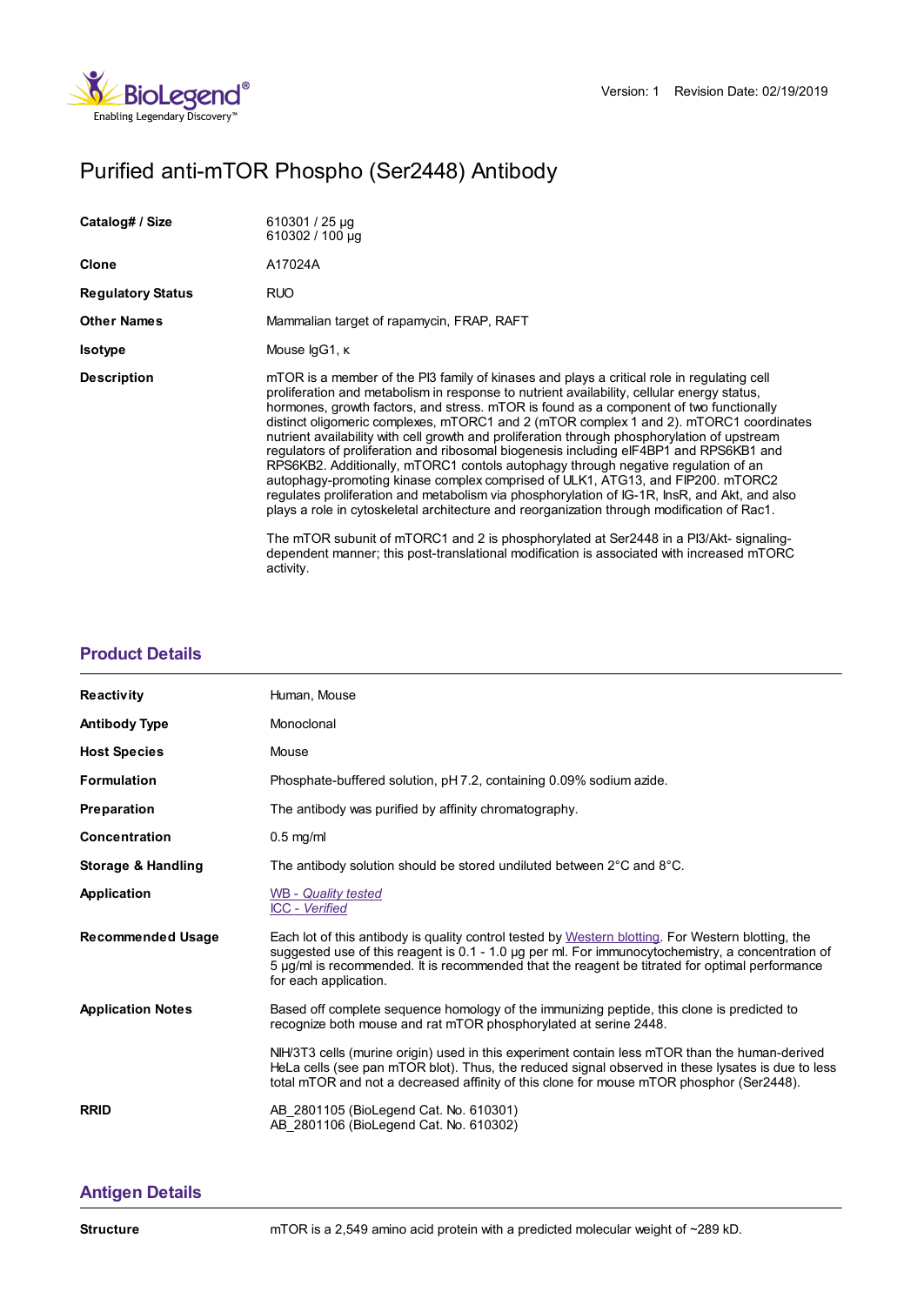| <b>Distribution</b>       | Ubiquitously expressed; cytsosolic, lysosomal, and nuclear cellular localization                                                                                                                                                                                  |
|---------------------------|-------------------------------------------------------------------------------------------------------------------------------------------------------------------------------------------------------------------------------------------------------------------|
| <b>Function</b>           | Regulates cell proliferation and metabolism                                                                                                                                                                                                                       |
| <b>Interaction</b>        | Part of the mammalian target of rapamycin complex 1 (mTORC1) which contains MTOR, MLST8,<br>RPTOR, AKT1S1/PRAS40, and DEPTOR; also part of the mammalian target of rapamycin<br>complex 2 (mTORC2) which contains MTOR, MLST8, PRR5, RICTOR, MAPKAP1, and DEPTOR. |
| <b>Biology Area</b>       | Cell Biology, Cell Motility/Cytoskeleton/Structure, Cell Proliferation and Viability, Protein<br>Synthesis, Signal Transduction                                                                                                                                   |
| <b>Molecular Family</b>   | Phospho-Proteins, Protein Kinases/Phosphatase                                                                                                                                                                                                                     |
| <b>Antigen References</b> | 1. Brown EJ, et al. 1994. Nature. 369:756-8.<br>2. Dennis P. et al. 2001. Science. 294:1102.<br>3. Fingar D, et al. 2002. Genes Dev. 16:1472.<br>4. Nojima H, et al. 2003. J. Biol. Chem. 278:15461.                                                              |
| Gene ID                   | 2475                                                                                                                                                                                                                                                              |

### **Related [Protocols](https://www.biolegend.com/en-ie/products/purified-anti-mtor-phospho-ser2448-antibody-17352?pdf=true&displayInline=true&leftRightMargin=15&topBottomMargin=15&filename=Purified anti-mTOR Phospho (Ser2448) Antibody.pdf#productRelatedProtocols)**

[Immunocytochemistry](https://www.biolegend.com/protocols/immunocytochemistry-staining-protocol/4275/) Staining Protocol

[Western](https://www.biolegend.com/protocols/western-blotting-protocol/4269/) Blotting Protocol

#### **Other [Formats](https://www.biolegend.com/en-ie/products/purified-anti-mtor-phospho-ser2448-antibody-17352?pdf=true&displayInline=true&leftRightMargin=15&topBottomMargin=15&filename=Purified anti-mTOR Phospho (Ser2448) Antibody.pdf#productOtherFormats)**

Purified anti-mTOR Phospho (Ser2448)

### **Product Data**





Whole cell extracts (15 µg protein) from serum starved HeLa and NIH/3T3 cells treated with 10 µM rapamycin (Rap) for 2 hours or with 150 nM insulin (Ins) for 6 minutes were resolved by 4-12% Bis-Tris gel electrophoresis, transferred to a nitrocellulose membrane, and probed with 0.5 µg/mL (1:1000 dilution) of purified anti-mTOR Phospho (Ser2448), clone A17024A, for 2 hours at room temperature. To confirm phosphospecificity of A17024A, a duplicate membrane was pre-treated with lambda protein phosphatase prior to incubation with A17024A. Proteins were visualized by chemiluminescence detection using HRP goat anti-mouse-IgG (Cat. No. 405306) at a 1:3000 dilution. Equal mTOR loading was confirmed by probing membranes with an anti-pan mTOR antibody (Cat. No. 659202) at 1.0 µg/mL (1:500 dilution). Lane M: Molecular Weight Marker.

Serum starved HeLa cells treated with 150 nM insulin for 6 minutes were fixed with 4% paraformaldehyde for 10 minutes, permeabilized with ice-cold methanol for 10 minutes, and blocked with 5% FBS for 60 minutes. Cells were then intracellularly stained with a 1:100 dilution (5 µg/mL) of either mouse IgG (panel A) or purified anti-mTOR Phospho (Ser2448) antibody (panel B) for two hours at room temperature, followed by incubation with Alexa Fluor® 594 goat anti-mouse IgG (Cat. No.